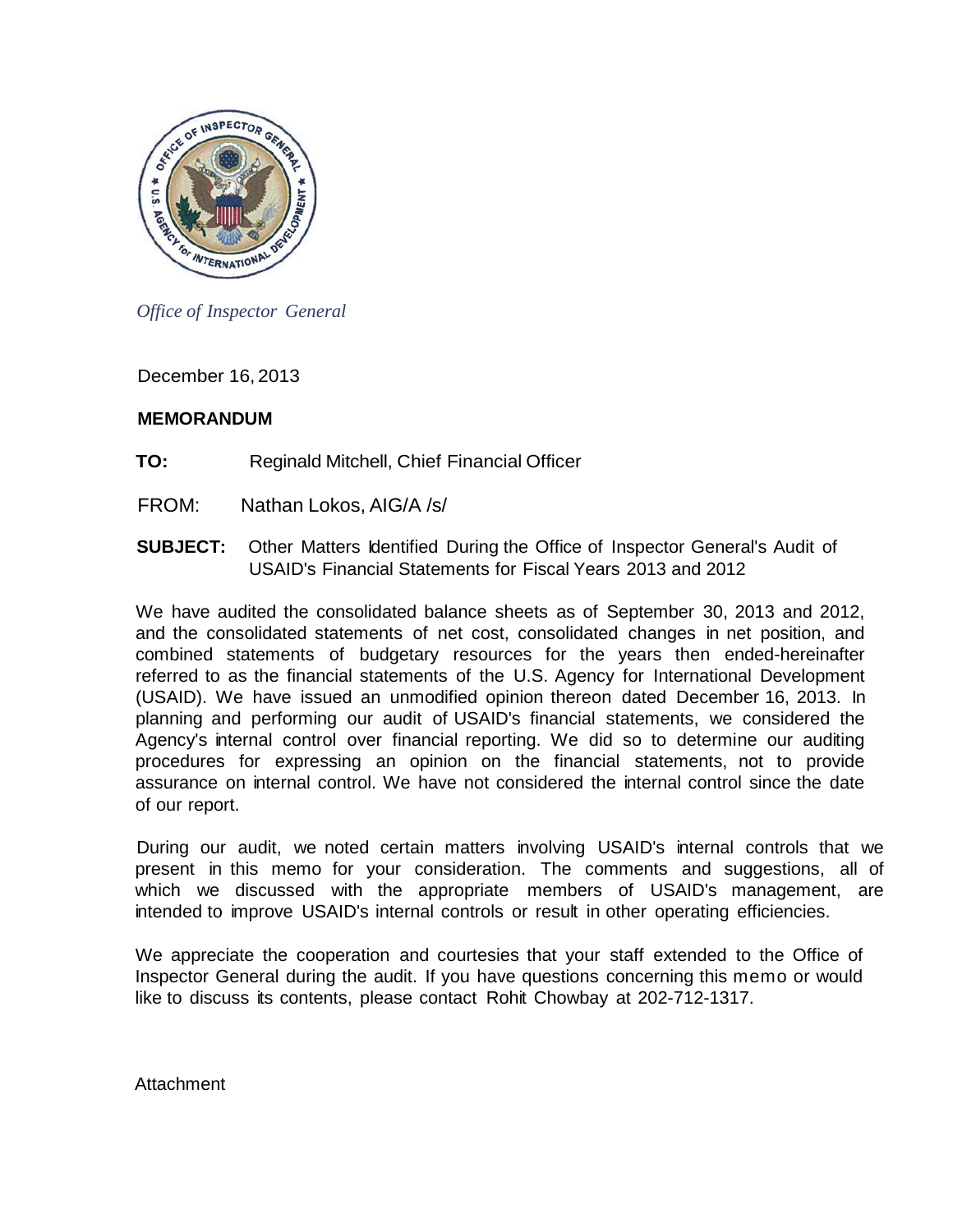# **Washington, D.C.**

We identified the following matters at USAID/Washington.

#### **Property, Plant, and Equipment (PP&E)**

USAID's inventory of assets contained information that was inaccurate or assets that could not be supported or located. Of 158 items selected for testing, missions did not provide a response for 31 items, and the responses for 81 items were not adequate to support the existence and cost of these items. Included in the 81 items were one vehicle that could not be located by one mission and 15 vehicles that were listed as disposed of but still in use by USAID missions. USAID's Automated Directives System (ADS) Chapter 629, "Accounting for USAID-Owned Property and Internal Use Software," requires the Chief Financial Officer to "reconcile capitalized property balances in the financial accounts annually with the detailed property records" and to make source documentation readily available for audit. Therefore, we suggest that the Office of the Chief Financial Officer (1) emphasize the importance of reconciling PP&E account balances with detailed property records and maintaining adequate documentation to support them and (2) communicate and coordinate with the Overseas Management Division, the Financial Management Division, and missions during the reporting period.

#### **Reconciliation of Loans Receivable**

USAID did not completely reconcile its loans receivable account balance with the balance reported by the bank that services the Agency's loan portfolio. PNC Financial Services Group Inc. uses the Enterprise Loan System (ELS) to process USAID's loan transactions and generate a monthly report. USAID uploads the report into its financial accounting system (Phoenix) through an interface. This interface contains a translation table that facilitates the transmission of accounting information on the loans in ELS. During fiscal year (FY) 2013, USAID's management conducted a complete reconciliation of the loans receivable account and resolved all but \$5 million in differences. In addition, at the time of the audit, USAID had updated the translation table, but had not tested or implemented the revised version. As a result, the account balance for loans receivable in USAID'S general ledger differed by \$5 million from the balance reported by PNC. Generally accepted accounting principles require that the sum of the account balances in the subsidiary ledger equal the total of each line item in the general ledger at the end of the accounting period. Additionally, Statements of Federal Financial Accounting Standards, Technical Release No. 6, *Preparing Estimates for Direct Loan and Loan Guarantee Subsidies under the Federal Credit Reform Act,* requires that agencies maintain an audit trail from individual transactions in the subsidiary ledger to the general ledger. Therefore, we suggest that the Office of the Chief Financial Officer (1) determine whether the \$5 million is a valid asset of the Agency and (2) coordinate with the Office of the Chief Information Officer to expedite the testing and implementation of the translation table.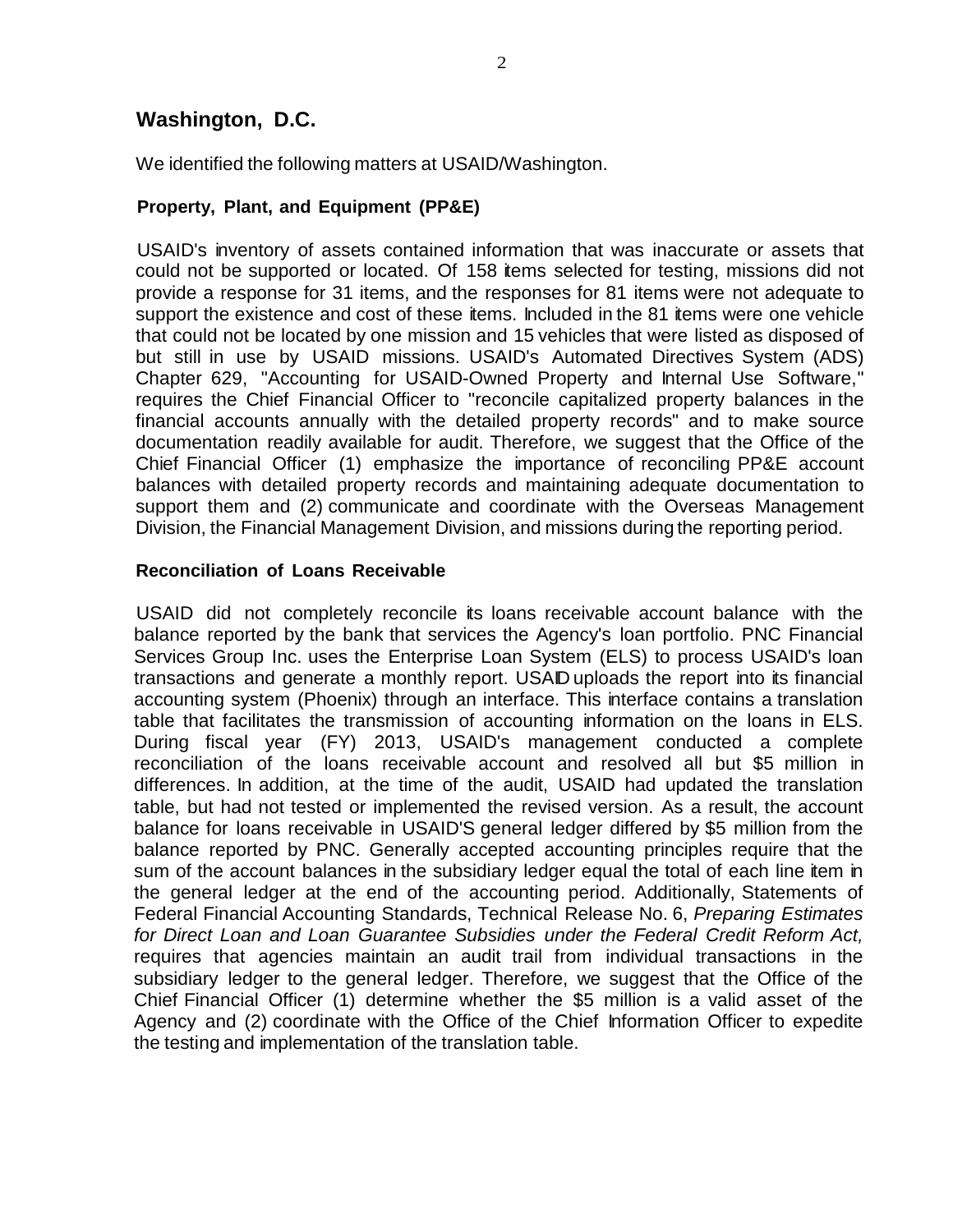### **Entitlement Payments**

The entitlement payments (aggregate pay plus premium pay) of some employees exceeded the biweekly and annual caps allowed by federal guidance. As of December 31, 2012, nine employees serving in critical priority countries received salaries that exceeded \$230,700, the maximum allowed, but had not obtained a waiver. Excessive payments totaling \$298, 191 were made because the National Finance Center (NFC), which processes the payroll for USAID, did not have the necessary system edits to suspend payments for employees who exceed the established cap. NFC established the biweekly cap in Pay Period 4 of FY 2013 (February 24 to March 9) and the annual cap in Pay Period 11 (June 2-15). Title 5 of the United States Code, Section 5307, limits the total aggregate compensation an employee may receive in a calendar year. This includes base pay, premium pay, lump sum cash bonuses and awards, post differential, and danger pay allowances. To ensure that entitlement payments are not exceeded, we suggest that the Chief Financial Officer coordinate with the Payroll Division to reconcile USAID's entitlement payments with those of the National Finance Center.

# **Employee Overtime Pay**

USAID did not enforce the requirements for overtime work. Out of a random sample of 83 active employees, 8 worked overtime hours without prior approval by supervisors because USAID supervisors and employees did not follow requirements for requesting and approving overtime. USAID ADS 472, "Implementation of the WebTA Electronic Time Keeping System," states that employee requests for overtime work must always be approved in advance by the supervisor and puts the onus on the employee requesting overtime to obtain the proper authorization. Because they and their supervisors did not follow requirements, employees were paid \$8,132 for 162.5 hours that were not approved in advance. Therefore, we suggest that the Chief Financial Officer coordinate with other bureaus and offices to emphasize to all employees the importance of obtaining proper approval before working overtime.

#### **SeparatedEmployees**

Employees separated from USAID without completing the form that records the employee's clearance from all relevant offices. More than three-quarters of files (64) for 83 randomly selected separated employees lacked the clearance form (7-47A), and the Payroll Office was unable to provide it. This oversight occurred because the Payroll Office did not always obtain the clearance form before employees left. As a result, the Status of Lump Sum Payments report issued by NFC (ID CULP0148) as of October 8, 2013, showed 800 hours of annual leave for 12 of the 50 separated employees, indicating that they had not received a lump sum payment or that their annual leave hours had not been transferred to their new agency. Without the form, the Payroll Office could not record a lump sum payment or transfer the employees' earned leave hours. ADS 451, "Exit Clearance Process for USAID/W Employees," states: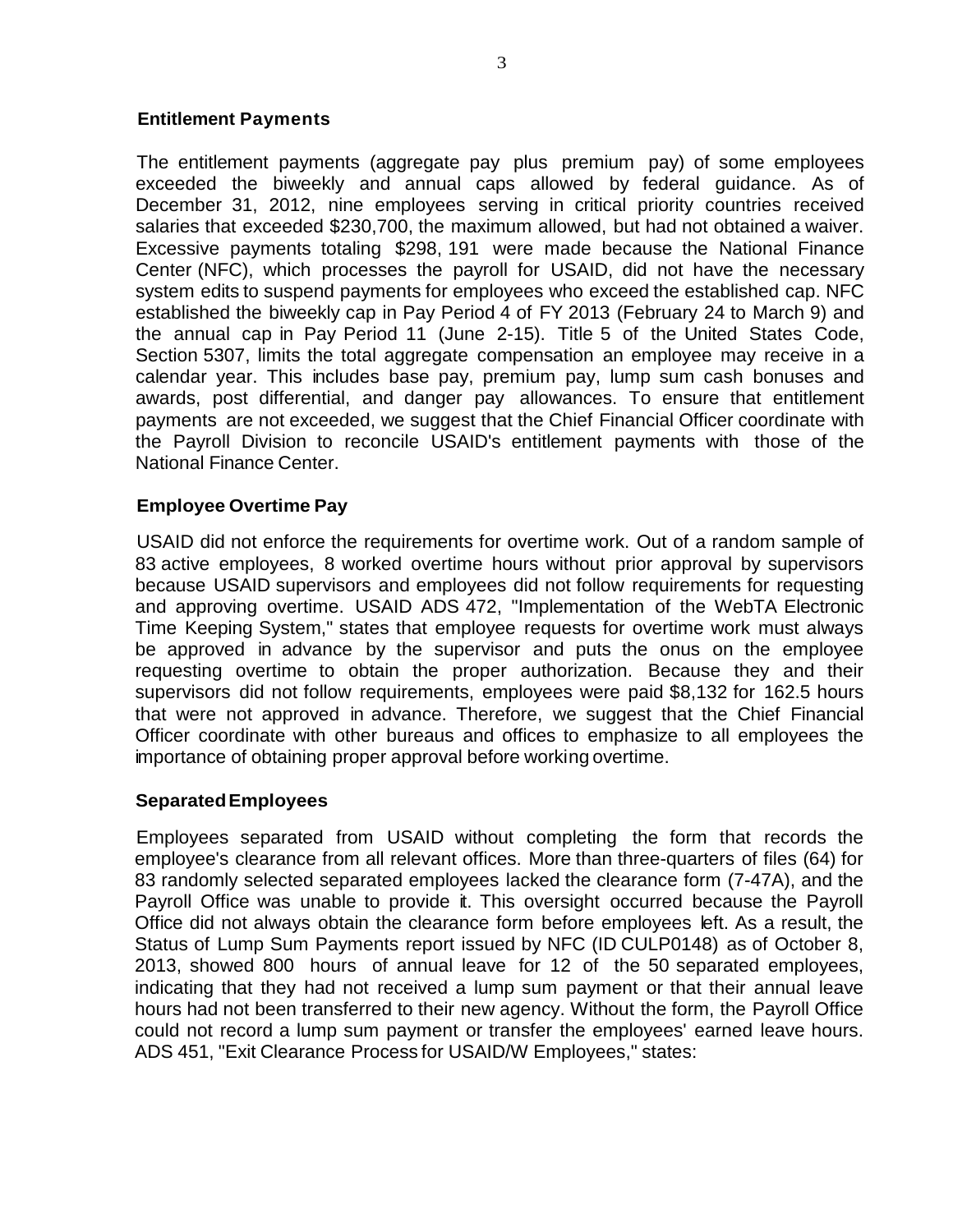The Employee Accountability Clearance for Separation/Transfer (AlD 7- 47A form) is used for recording exit clearances .... The Office of Human Resources, Administrative Management Staff (AMS) is responsible for maintaining the AID 7-47A form and updating it when necessary.

Therefore, we suggest that the Chief Financial Officer coordinate with other bureaus and offices to direct AMS officers to provide the Payroll Office with an electronic verification of clearance along with the completed AID 7-47A before an employee separates from USAID.

# **Supporting Documentation for Modified Accruals**

Contracting officer's representatives (CORs) could not furnish the documentation needed for an audit of accounts payable-in particular, documentation of modified accrual estimates. USAID's Accrual Reporting System (AAS) generates an estimated accrued amount for each contract or agreement based on the obligations, vouchers, and period of performance. CORs, with their intimate knowledge of the awards, modify the estimated accrual amount for any unpaid or anticipated vouchers. Despite repeated requests, 43 CORs did not provide auditors the support they needed to validate the modified estimates of accrual amounts. Even with the intervention of the Deputy Chief Financial Officer, three of the accruals valued at \$14.7 million remained unsupported. Documentation was not readily available because the COR list is not periodically updated when CORS are transferred and it becomes difficult to determine which COR is responsible for specific projects. Therefore, we suggest that the Chief Financial Officer coordinate with the Office of Acquisition and Assistance to verify that the COR listing is updated in GLAAS to ensure that requests for documentation can be provided in a timely manner.

# **Missions**

At the ten selected missions, we identified the following matters.

#### **Submission of Travel Vouchers**

Employees did not submit travel vouchers by the time stipulated in Agency guidance. At seven of the ten missions, employees submitted 94 travel vouchers totaling approximately \$37,869 for reimbursement after the prescribed 5 -day deadline. ADS 633.3.5, ''Travel Voucher Processing Requirements," requires travelers to submit travel vouchers "within five business days after the completion of a trip or every 30 calendar days" for an extended trip. Because travelers did not submit their vouchers on time, missions could not determine whether the unliquidated balances in the related obligations could be made available for other purposes. Therefore, we suggest that the Chief Financial Officer direct mission controllers to emphasize to all mission employees the importance of submitting travel vouchers on time.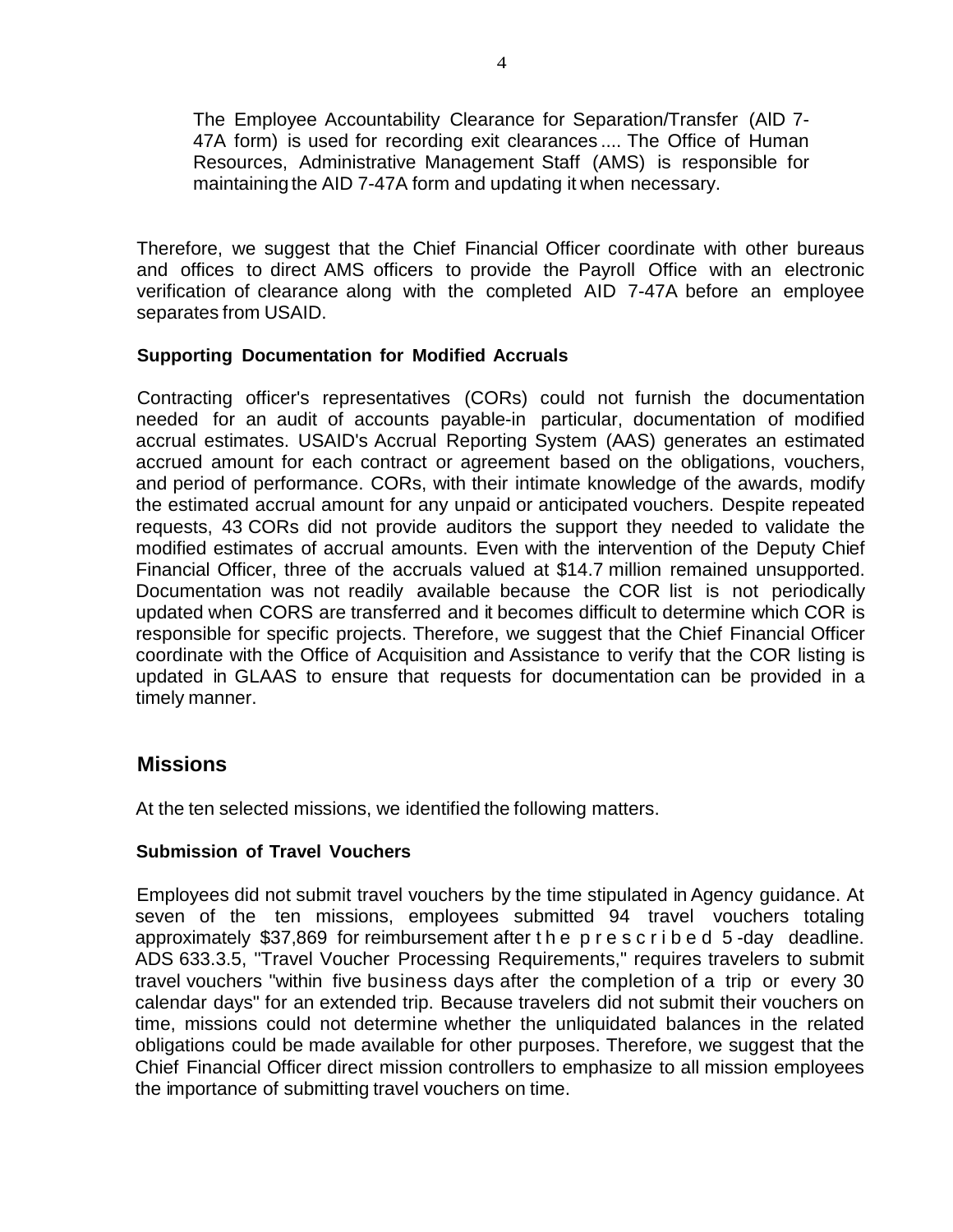### **Unliquidated Obligations**

Missions were not promptly reviewing and deobligating funds. At eight of the ten missions, obligations totaling approximately \$263 million had no activity for more than a year as of June 30, 2013. ADS 621.3.17, "Review of Unexpended Obligated Balances," states: "Unexpended obligated balances must be monitored to ensure that the level of funding is consistent with Agency forward funding guidelines and that balances are deobligated when they are no longer needed for the purposes for which they were initially obligated." Therefore, we suggest that the Chief Financial Officer direct mission controllers to conduct timely review and evaluation of all unliquidated obligations and deobligate excess funds as necessary.

### **Supporting Documentation for Disbursements**

CORs and agreement officer's representatives (AORs) could not provide adequate evidence to support the administrative approval of 17 disbursement vouchers totaling approximately \$3,603,393. The USAID Office of Procurement's *Guidebook for Managers and CORs on Acquisition and Assistance* states that CORs should maintain a contract work file for their projects. The contract work file should contain all relevant documentation, such as notes of conversations with the contractors, written instructions given to the contractors, and similar items that were provided by the COR. Therefore, we suggest that the Chief Financial Officer coordinate with the Office of Acquisition and Assistance to implement procedures requiring COR/AORs at the missions to maintain documentation of site visits and other oversight activities that provide support for administrative approval of disbursement vouchers.

#### **Maintenance of Documentation (ASIST)**

Missions did not maintain hard copies of documents that were scanned and stored in ASIST. ASIST is the system the agency uses as the central repository for invoices, contracts, and other agreements that support accounting transactions recorded in the financial management systems. One mission scanned documents into ASIST but destroyed them after only 30 days. While the Office of the Chief Financial Officer has a policy on the retention of documents in Washington, it does not have any policy for missions. Therefore, we suggest that the Chief Financial Officer implement a policy to guide mission controllers on the retention of documents that are scanned and stored in ASIST.

#### **Unreconciled Differences**

USAID's missions did not research and resolve all Fund Balance With Treasury reconciling items in a timely manner. We determined that 1,307 reconciling items totaling approximately \$9 million were outstanding for more than 90 days as of June 30, 2013. As stipulated in the Treasury Financial Manual Supplement 2-5100, *Fund*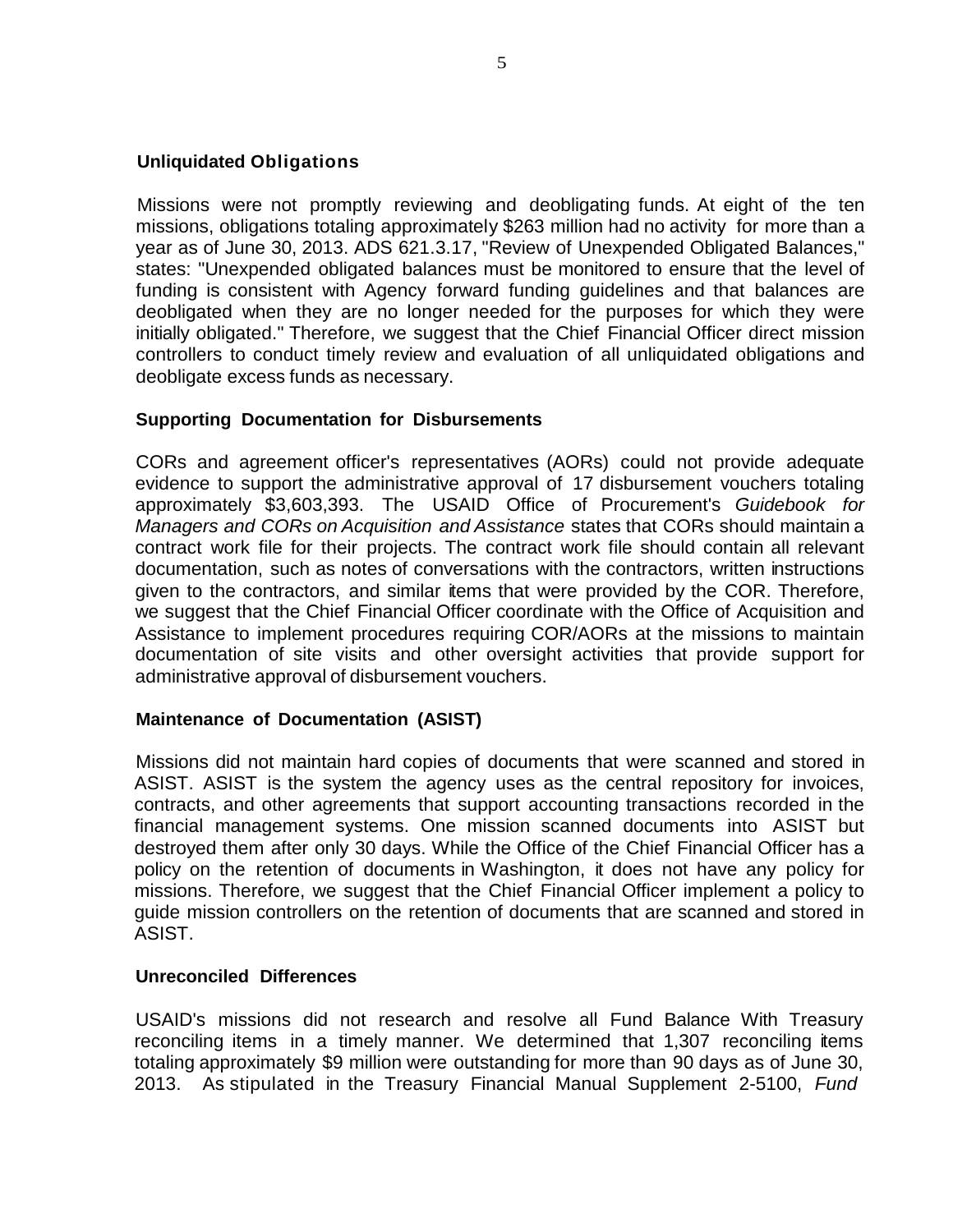*Balance with Treasury Reconciliation Procedures,* federal agencies must not permit prior months' differences to remain outstanding for more than 90 days. Additionally, the outstanding items should be researched to identify and clear these differences in the next reporting period. Failure to implement timely and effective reconciliation processes could increase the risk of fraud, preventing USAID from monitoring its budget effectively and accurately measuring the full cost of its programs. Therefore, we suggest that the Chief Financial Officer direct the mission controllers to intensify their efforts to research and resolve all reconciling items within the established time frame.

# **Accrued Expenses**

CORs and AORs did not accurately calculate, document, or record quarterly expense accruals in the general ledger. Specifically, 8 accruals were incorrectly computed, 15 did not have adequate supporting documentation, and 3 were recorded without signature approval from AORs. Therefore, we suggest that the Chief Financial Officer coordinate with the Office of Acquisition and Assistance to (1) direct mission CORs/AORs to review and, if necessary, modify the quarterly accrued expenses generated by the Accrual Reporting System before this information is recorded in the general ledger and (2) maintain adequate supporting documentation for accruals.

# **Responses to Data Calls**

Missions reported inaccurate and unsupported information in their responses to the quarterly data calls by the Office of Chief Financial Officer. Data calls are requests from the Office of the Chief Financial Officer to the mission controllers for various types of information including inventory of expendable and non-expendable property and unfunded, accrued annual leave for Foreign Service Nationals. Missions did not include freight-in costs totaling \$27,000 in the amount of property that was capitalized, did not remove four vehicles that had been disposed of, and did not report one new car. They overstated the capitalized cost of vehicles by \$115,000, which represents freight billed to but not paid by the mission. Furthermore, we noted that the missions did not provide supporting documentation for three nonexpendable items totaling approximately \$22,000, and two missions used the incorrect method to calculate unfunded accrued annual leave, resulting in an overstatement of approximately \$14,231. ADS 629, "Accounting for USAID-Owned Property and Internal Use Software," states: "USAID capitalizes individual items of PP&E that have a unit acquisition cost of \$25,000 or more and an estimated useful life of two years or more." It also states that when assets are disposed of, they must be removed from the general accounts. Therefore, we suggest that the Chief Financial Officer direct mission controllers to review the responses to data calls to ensure that assets are correctly capitalized and reported and that the correct method for calculating unfunded accrued annual leave is used.

# **Mission Guidance on Managing Local Currency Trust Funds**

One mission did not have a mission order for managing its local currency trust funds. ADS 627.3.3 requires missions to issue a mission order before accepting responsibility for trust fund management. Issuing local guidance is necessary because of the high